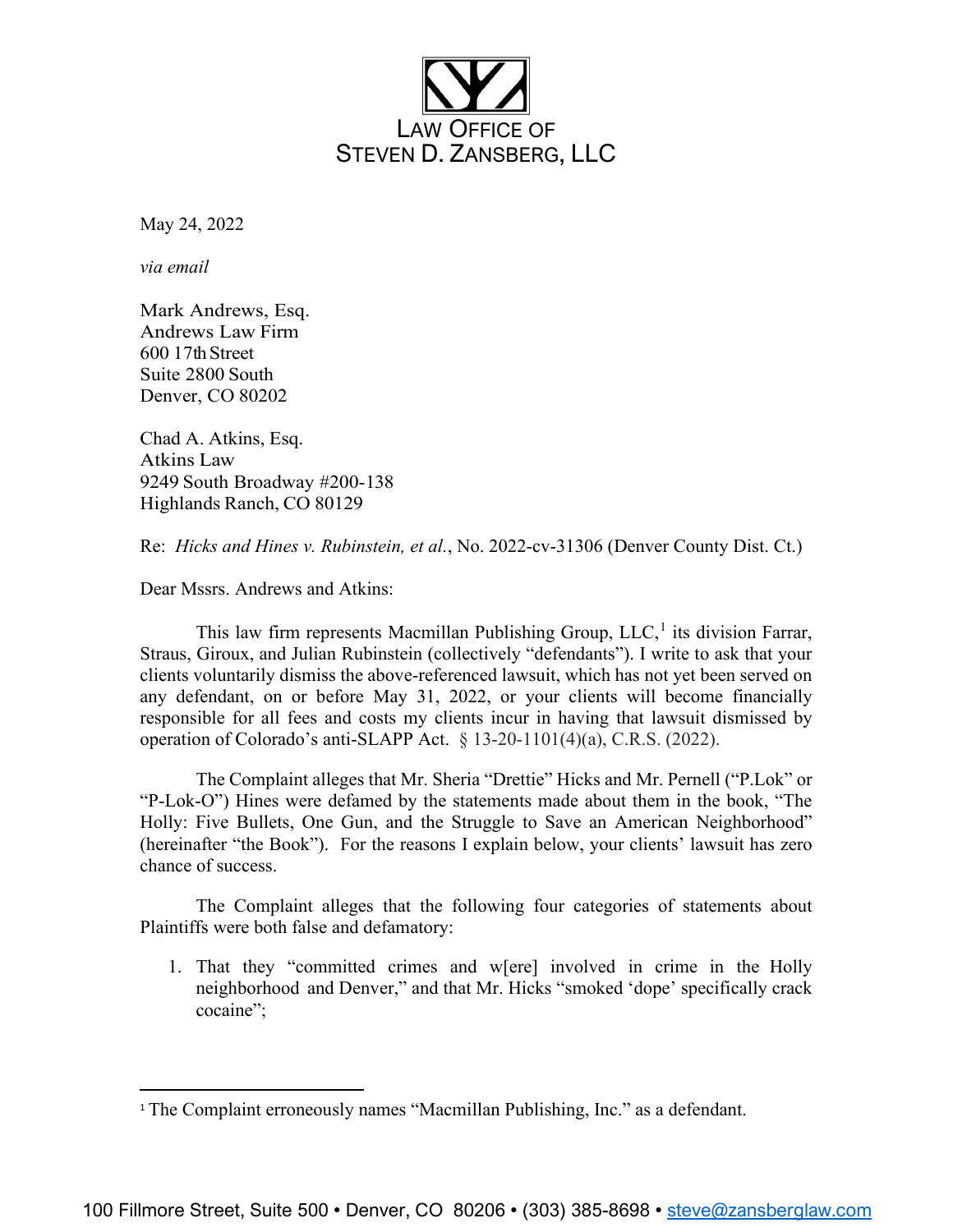- 2. That they were "Original Gangster," "OG" Blood members; furthermore, your letter claims, "Rubinstein wrote that Pernell Hines still controlled the Northeast Park Hill's Holly neighborhood as late as 2020 or 2021";
- 3. That they were "'snitch[es]' for the Denver Police Department, [and] worked as confidential informants for the Denver Police Department"; and
- 4. That they were "released, had charges dropped, or otherwise exonerated from various crimes as a result of [their] work for the Denver Police Department"; specifically, your letter claims, the Book states that Hines "faced 10 criminal charges after repeated arrests in 2019 and 2020, claiming that for some of these, he received reduced punishment and for some [he] was never prosecuted as a result of working as an informant for the Denver Police Department."

The first set of statements above accurately report the contents of official law enforcement records – i.e., that both Mr. Hicks and Mr. Hines have been convicted of multiple crimes in the City and County of Denver. *See* **Exhibit A** hereto. Mr. Hicks was convicted in August 2017 and sentenced to four years in prison for possession of a controlled substance with intent to distribute it, as reflected in **Exhibit A** (and mentioned on page 346 of the Book). Accordingly, those statements are absolutely immune from liability for defamation. *See Smiley's Too, Inc. v. Denver Post Corp.*, 935 P.2d 39, 42-43 (Colo. App. 1996) ("reporting the truth is not a tort"); *Fry v. Lee*, 408 P.3d 843, 849 (Colo. App. 2013) (holding that a statement "is not actionable if it is substantially true.").

The second set of statements, declaring that both Mr. Hicks and Mr. Hines were affiliated with, and held themselves out as affiliated with, the "OG" Bloods is also unquestionably true. Mr. Hines has repeatedly acknowledged having been a Blood gang member, including in this video [https://www.youtube.com/watch?v=FJaFX3 DLG0] in which he described his multi-decade involvement with that gang and the various crimes he committed (including drug dealing, car theft, and homicide) while being so involved. Mr. Hicks, too, was a well-known and self-proclaimed member of the OG Bloods – he was featured with other Blood members (including L. Shady and Pernell Hines flashing gang signs) in a 2014 YouTube video entitled "Wit Da Shit." He also posted (under the name "Drettie Goines") the following comment regarding "P Loko" [a/k/a Mr. Hines, as the CBI report shows]:



which can accurately be described as his being "a so-called P.R. man" for Mr. Hines.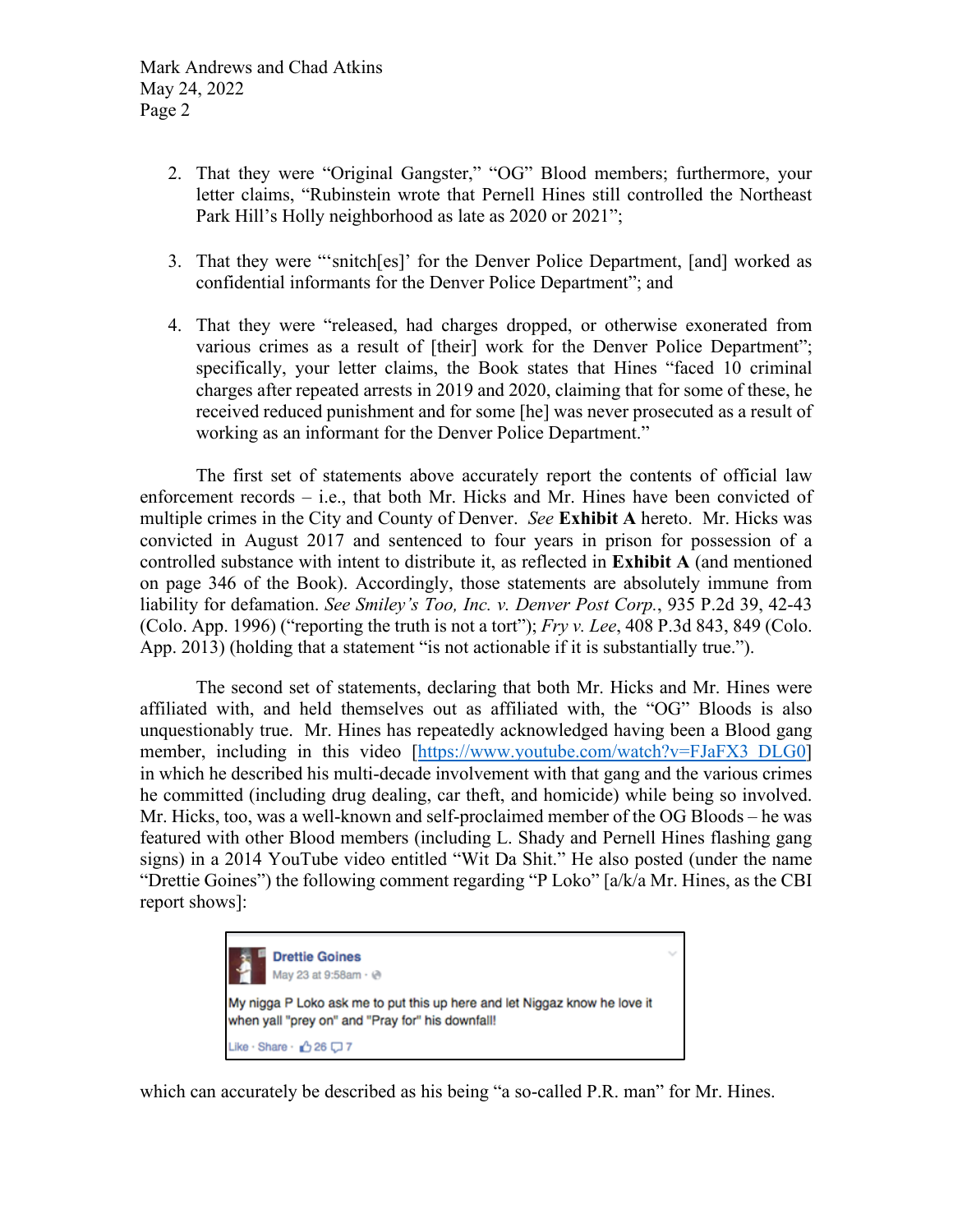Mark Andrews and Chad Atkins May 24, 2022 Page 3

With respect to the second portion of paragraph 2 above, stating that Mr. Hines "still controlled the Northeast Park Hill's Holly neighborhood as late as 2020 or 2021" the Book does not state that as a fact. Instead, it states, on page 359, that reliable sources (including Terrance Roberts) had told Mr. Rubinstein that Mr. Hines has so claimed:

> Meanwhile in the Holly, Pernell Hines continued working out of Terrance's old office, where a vigil for his and Ice's brothers was held. While Pernell had apparently convinced someone in Denver's public safety office that he was no longer a Blood, that was not something I found credible. Photos of him continued to appear on social media at Blood gang gatherings, depicting him wearing red and flashing gang signs. All of my best sources in the neighborhood, including Terrance, told me that Pernell and his brother Leland, recently deceased, had made it clear that they still controlled the "car." meaning they were in charge in the Holly. Yet, somehow, Pernell continued to do anti-gang work, and to receive support from the activist Brother Jeff. Pernell's record fighting gang violence, though unchallenged, spoke for itself. On his watch gang violence in the Holly had exploded, with his own brother among the victims.

Mr. Rubinstein stands behind that reporting, and, if Mr. Hines so desires, we can provide additional documentary evidence of his appearing alongside other Bloods in the past two years and flashing gang signs. Here are but two examples (from 2021):



We do acknowledge that the first edition of the Book, in the Epilogue (page 359), included two sentences which stated, mistakenly, that in 2019 and 2020 Mr. Hines had been charged with various crimes (two drug counts, assault, and parole violations). Those sentences were based upon public court records that discussed "Pernell Lamont Hines." Upon being alerted, for the first time (after publication), that those records concerned Mr. Hines' son who has the identical name, Mr. Rubinstein and Macmillan immediately removed those sentences from subsequent print runs on their own initiative – as shown in the reproduced section of the Epilogue above from the paperback edition of the Book. While that error is regrettable, and my clients do apologize for it, it nevertheless is not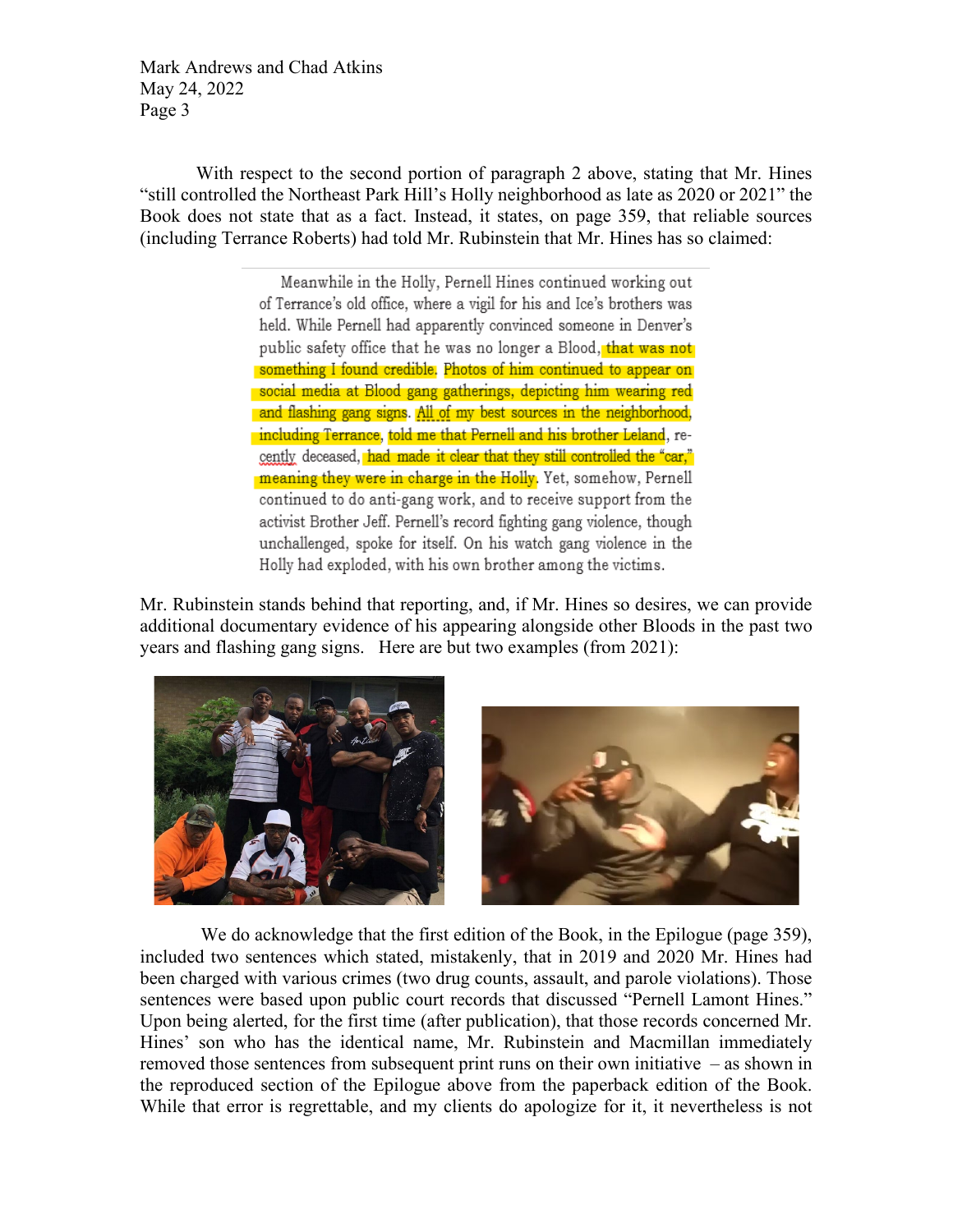Mark Andrews and Chad Atkins May 24, 2022 Page 4

actionable as defamation under Colorado law. In Colorado, all libel plaintiffs (even purely "private figures," unlike Mr. Hines) who sue on a publication addressing a matter of legitimate public concern, such as the Book, must prove, by "clear and convincing evidence," that the defendant published the false and defamatory statement either knowingly or with a "high degree of awareness of its probable falsity." C.J.I.-Civ. 22:1; 22:2, 22:3 (2022); *Di Leo v. Koltnow*, 613 P.2d 318, 321 n. 4 (Colo. 1980).

Here, Mr. Hines cannot possibly meet that burden. The fact that both he and his son bear the identical first, middle, and last names – with no indication of one being "Sr." and the other "Jr." – combined with the fact that my clients swiftly corrected the error upon being alerted to it, through their own initiative, make it impossible to prove, by the requisite "clear and convincing evidence," that the erroneous information was published with knowledge of it was false or while my clients had a "high degree of awareness of its probable falsity." *See, e.g. McMullen v. Denver Post Corp.,* No. 2000-cv-3759 (Denver Cty. Dist. Ct., May 24, 2001) (granting summary judgment to defendants for lack of actual malice where newspaper sports columnist admitted he'd confused the plaintiff with another former professional franchise owner who had left behind "considerable unpaid debts"); *see also Nelson Auto Ctr., Inc. v. Multimedia Holdings Corp.,* 951 F.3d 952, 958 (8th Cir. 2020) (finding no plausible allegation of actual malice where television station mistakenly reported that an auto dealership, as opposed to one of its employees, was the subject of a criminal investigation, which the station corrected immediately upon being notified of the error: "Failure to recognize a mistake or ambiguity and its potential consequences is not evidence of a reckless disregard for the truth."); *Peterson v. N.Y. Times Co*., 106 F. Supp. 2d 1227, 1228 (D. Utah 2000) (affirming dismissal of libel claim for lack of actual malice premised on defendants having mistakenly published plaintiff's photograph instead of that of another individual who had the same name, and corrected it immediately upon discovering the error); *Jones v. New Haven Register, Inc*., 763 A.2d 1097, 1105 (Conn. Super. Ct.. 2000) (same); *Johnson v. Chi. Tribune Co.*, 2014 Ill. App. 133087, at 8 (Ill. App. Ct. 2014) (affirming grant of summary judgment to defendant that mistakenly confused the plaintiff, a former NBA basketball player, with another former NBA player of the same name). Just as was the case in *Johnson*, at the time the Book was first published, "there was no subjective understanding or awareness that the [author or] editors had identified the wrong [Pernell Hines]." *Id.*

Several of statements identified in your letter as false and defamatory do not appear anywhere in the Book. For example the third set of statements above – which you assert accuse both Mr. Hicks' and Mr. Hines' of having been "snitches" (i.e. confidential informants for the Denver Police Department) – do not appear anywhere in the Book. Nor does any passage of the Book create any such reasonable inference. The same is true of the fourth set of statements that your letter: nowhere in the Book is there any statement expressly declaring, or reasonably implying, that Mr. Hicks and Mr. Hines were treated preferentially by the criminal justice system as a reward for their having served as confidential informants for the Denver Police Department. Lastly, the Book does not contain any allegation that Mr. Hicks smoked crack cocaine.